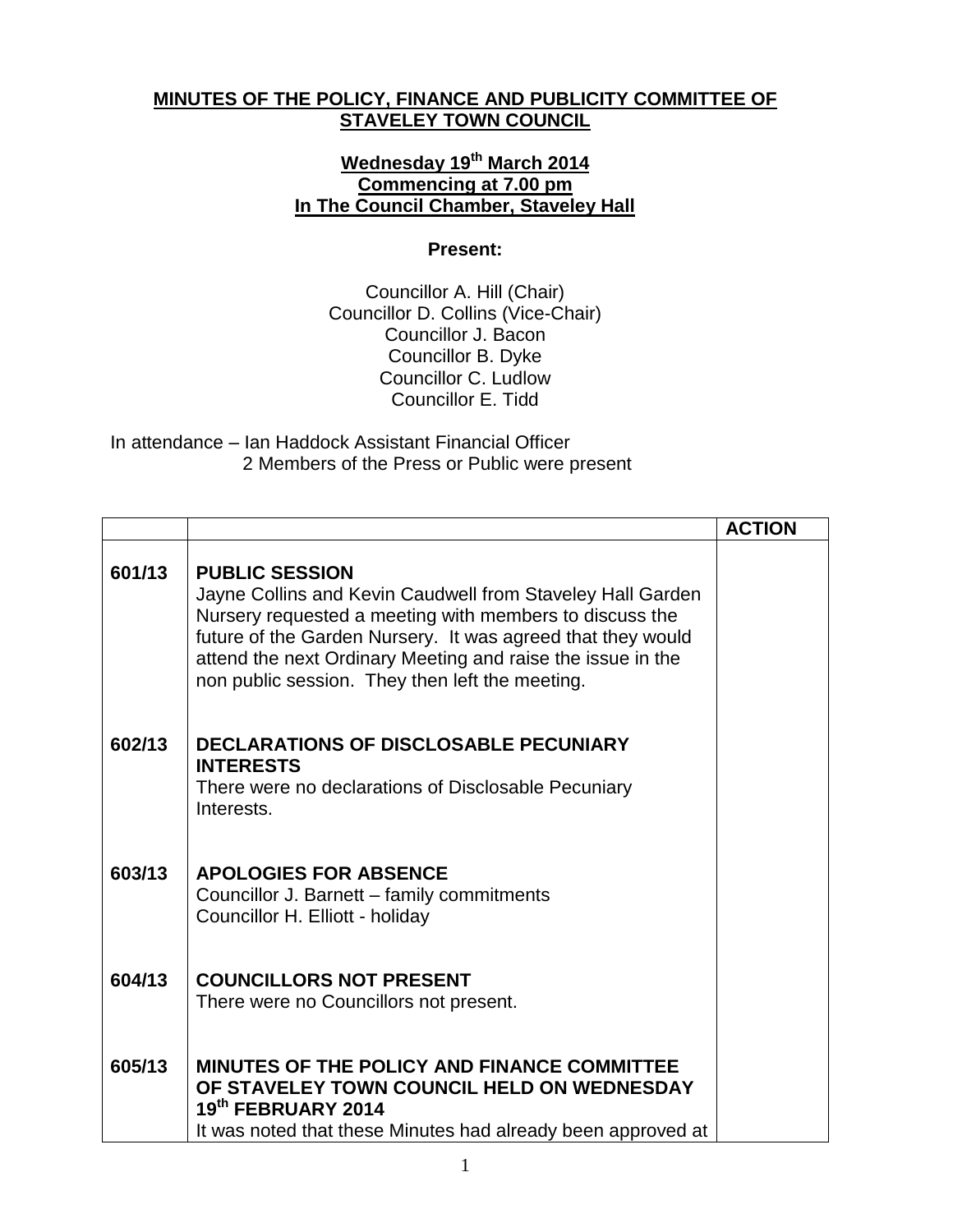|        | the Ordinary Meeting of Staveley Town Council held on 18 <sup>th</sup><br>March 2014.                                                                                                                                                                                                                                                                                                                                                                                                                                                                                                                                                                                                                                                                                                                                                                                                                                                             |  |
|--------|---------------------------------------------------------------------------------------------------------------------------------------------------------------------------------------------------------------------------------------------------------------------------------------------------------------------------------------------------------------------------------------------------------------------------------------------------------------------------------------------------------------------------------------------------------------------------------------------------------------------------------------------------------------------------------------------------------------------------------------------------------------------------------------------------------------------------------------------------------------------------------------------------------------------------------------------------|--|
| 606/13 | <b>MATTERS ARISING FROM THE MINUTES OF THE</b><br>POLICY AND FINANCE COMMITTEE OF STAVELEY<br>TOWN COUNCIL HELD ON WEDNESDAY 19th FEBRUARY<br>2014<br>There were no matters arising from the Minutes.                                                                                                                                                                                                                                                                                                                                                                                                                                                                                                                                                                                                                                                                                                                                             |  |
| 607/13 | <b>FINANCIAL ISSUES</b><br>Councillor Collins asked for clarification on the issues<br>surrounding Middlecroft Allotments. Copies of emails were<br>presented to the Committee regarding the money for King<br>George's Park and the improvements to Middlecroft<br>Allotments. Ian Haddock was meeting the contractors on site<br>shortly, and would also raise the issue of parking by<br>contractors vehicles. The key issue was whether or not the<br>contractors were expected to fund these works, and also if<br>the money for the park had been included in the sale price<br>received.                                                                                                                                                                                                                                                                                                                                                   |  |
| 608/13 | <b>HEART OF STAVELEY PROJECT</b><br>Members noted that there was still a shortfall in funding for<br>the project, and that Staveley Town Council had contributed<br>more than could have been expected.                                                                                                                                                                                                                                                                                                                                                                                                                                                                                                                                                                                                                                                                                                                                           |  |
|        | Members raised the issue of the Garden Nursery. Ian<br>Haddock informed the Committee that there had been a<br>licence drawn up stipulating that they would provide hanging<br>baskets and plants in lieu of rent i.e. no money would change<br>hands. The estimated cost to Staveley Town Council of the<br>Garden Nursery i.e. Rent, electricity and water supply was<br>presented to the Committee along with estimates supplied by<br>the Garden Nursery of the value of services provided by<br>them. It was agreed to make available at the next Ordinary<br>Meeting a copy of the signed licence agreement, estimates of<br>costs incurred by Staveley Town Council directly linked to the<br>Garden Nursery, estimates of the value of goods and<br>services provided by the Garden Nursery, and an indication<br>of how the notional rent and supplies provided by Staveley<br>Town Council were shown in the Garden Nursery's accounts. |  |
| 609/13 | <b>SPEEDWELL ROOMS PROJECT</b><br>Members discussed reopening the bar at The Speedwell<br>Rooms. Councillor Ludlow would undertake to clean the beer                                                                                                                                                                                                                                                                                                                                                                                                                                                                                                                                                                                                                                                                                                                                                                                              |  |